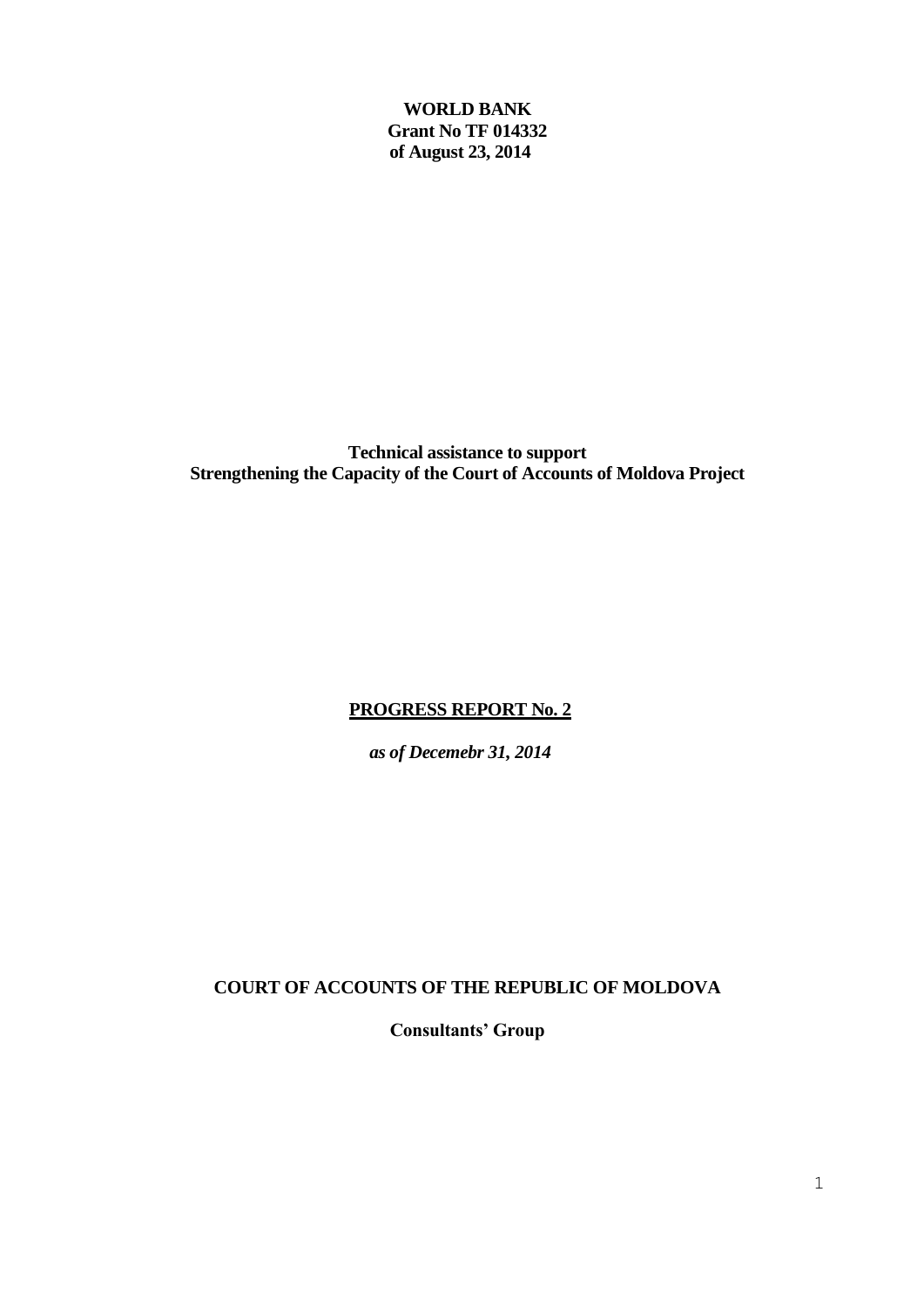## **CONTENTS:**

- **I. PROJECT SUMMARY**
- **II. INTRODUCTION**
- **III. STATUS OF PROJECT COMPONENTS**
- **IV. PROCUREMENT STATUS OF PROJECT COMPONENTS**
- **V. STATUS OF CONTRACT IMPLEMENTATION**
- **VI. FINANCIAL MANAGEMENT REPORTS**
	- **PROJECT SOURCES AND USES OF FUNDS**
	- **USES OF FUNDS BY PROJECT ACTIVITY**
	- **PHYSICAL PROJECT PROGRESS**
	- **DESIGNATED ACOUNT STATEMENT**
	- **PROCUREMENT PROCESS MONITORING**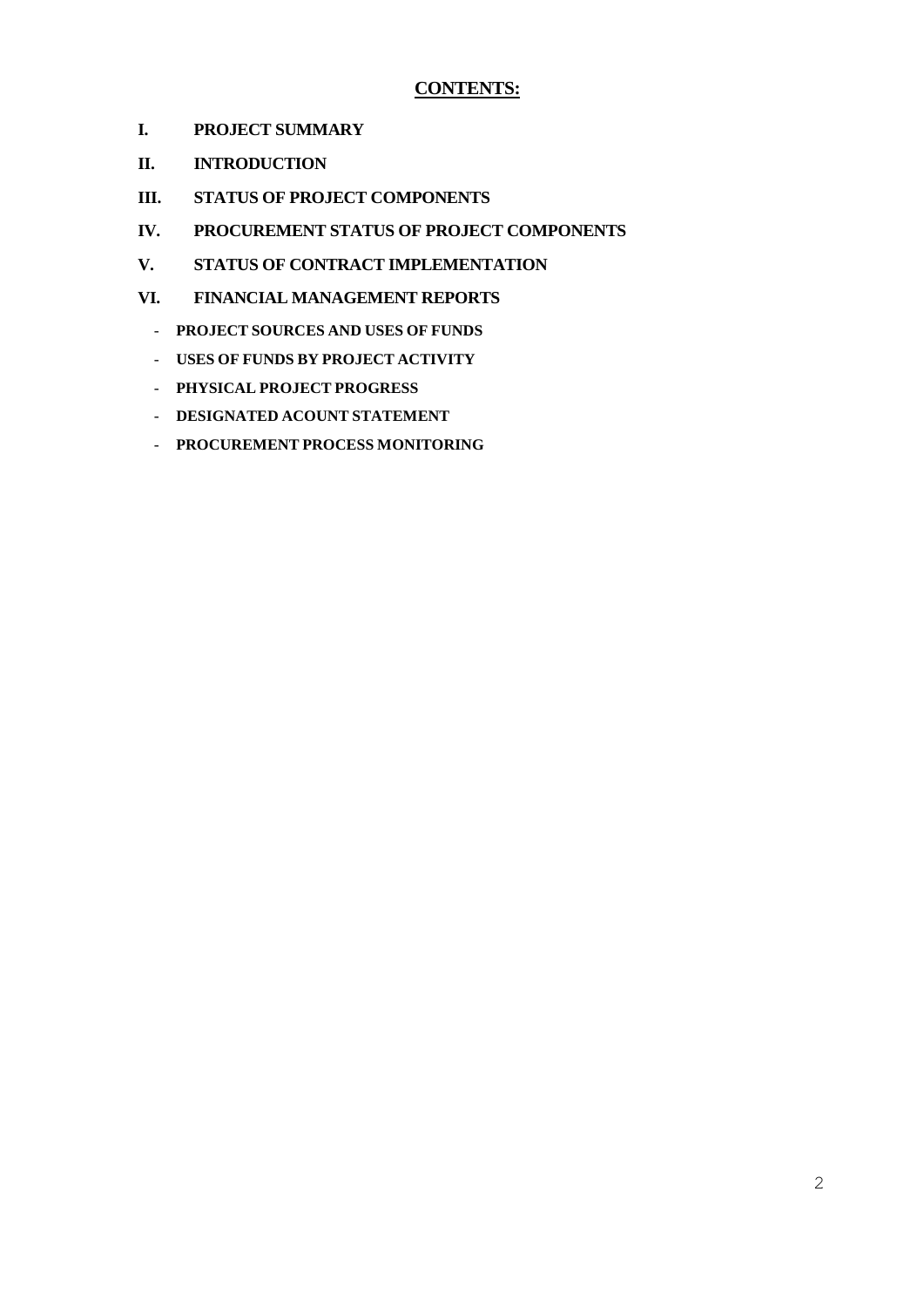# I. **Summary of the "Strengthening the Capacity of the Court of Accounts" project**

| <b>Fund administrator</b>        | <b>International Development Association</b> |  |
|----------------------------------|----------------------------------------------|--|
| Recipient                        | REPUBLIC OF MOLDOVA, Ministry of Finance     |  |
| <b>Implementation agency</b>     | COURT OF ACCOUNTS OF THE REPUBLIC OF         |  |
|                                  | <b>MOLDOVA</b>                               |  |
| <b>Grant number</b>              | TF014332                                     |  |
| <b>Grant amount and currency</b> | 1,000,000 USD                                |  |
| Date of signing the grant        | 14 August 2013                               |  |
| agreement                        |                                              |  |
| Date of project closure          | 30 November 2015                             |  |
| Date of issuing the last         | 31 March 2016                                |  |
| request                          |                                              |  |

# **Grant categories**

| Category                                                                             | <b>Grant amount allocated in USD</b> | The share of<br>expenditure to be<br>financed (including<br>taxes) |
|--------------------------------------------------------------------------------------|--------------------------------------|--------------------------------------------------------------------|
| Goods, consulting<br>services, training and<br>operating costs within the<br>project | 1,000,000                            | 100\%                                                              |
| <b>Total amount</b>                                                                  | 1,000,000                            |                                                                    |

The total amount of disbursements as of 31 December 2014 amounted to 158,416.06 USD (15.84% of the total grant).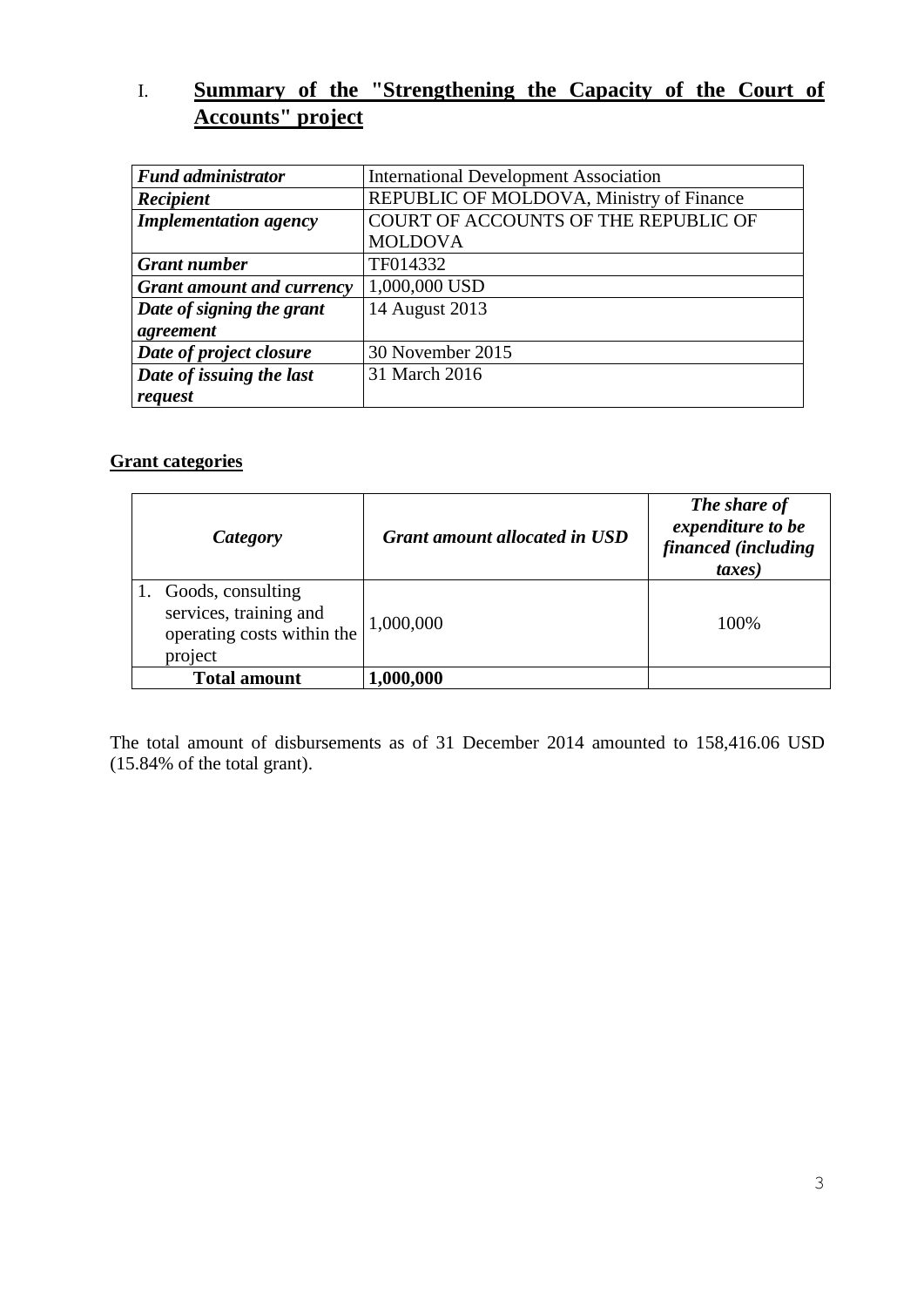# II. **Introduction**

The Court of Accounts develops to become a modern audit institution and has made considerable progress in recent years with the support of development partners, Swedish NAO and World Bank, which substantially contributed to this progress. The Court of Accounts strives to achieve sustainable institutional capacity in accordance with the goals and objectives set out in the second Strategic Development Plan (SDP) for 2011-2015, to ensure long-term development and discharge their mandate in accordance with International Standards of Supreme Audit Institutions (ISSAI). However, at this stage, CoA still feels the need for peer support to cope with the multiple challenges that remain, so that:

- $\checkmark$  to enhance the quality and scope of public external audit,
- $\checkmark$  to support PFM reform efforts,
- $\checkmark$  to strengthen the management, develop methods and secure sustainability.

In this regard, on August 14, 2013 the Republic of Moldova in the person of the Minister of Finance has signed with the International Development Association ("World Bank") the grant agreement no. TF 014332 on funding the support project by technical assistance for Strengthening the Capacity of the Court of Accounts. The grant agreement represents the assistance for continuing the activities carried out under the previous project "Strategic Development of Court of Accounts" supported by the World Bank and implemented during 2007-2011.

The Grant goal is to enhance public external audit function in Moldova, by increasing the efficiency of audit and strengthening the capacity of the Court of Accounts. One of the purposes of the grant is to support the Court of Accounts, together with other development partners, in implementing the new Strategic Development Plan objectives set for the years 2011-2015.

The goal of the grant will be achieved by activities aimed at: (i) developing and implementing new methodologies for financial and performance audits of the state budget, the state social insurance budget and compulsory health insurance funds, following several recent reforms carried out by the Government; (ii) strengthening human resources and performance systems for effective development and involvement of human resources in audit engagements; (iii) enhancing the capacity to perform effective audit of information technology systems (IT) and obtaining specialized skills to conduct other types of IT audits, and (iv) developing the quality control systems. Special emphasis is placed on further development of the capacity of the Court of Accounts to carry out performance and IT audits, as this is particularly important in the context of multiple government programs being implemented in Moldova, such as social security programs, ICT programs, road safety, etc. where ordinary financial /compliance audit findings are not sufficient to condition the change of the program, and the elements of economy, efficiency and effectiveness need to be explicitly addressed under a different type of audit. This is also highlighted by the financial crisis, which imposed budgetary constraints in many countries and revealed the importance of effective public spending. Performance audits require the formation of specialized skills needed in view of the specific characteristics of each sector, and the project will focus, inter alia, on such activities.

The grant recipient and the project implementation agency is the Court of Accounts of the Republic of Moldova (hereinafter - CoA). CoA President appointed by order one of the CoA Board members as Project Coordinator, responsible for its implementation and supervision of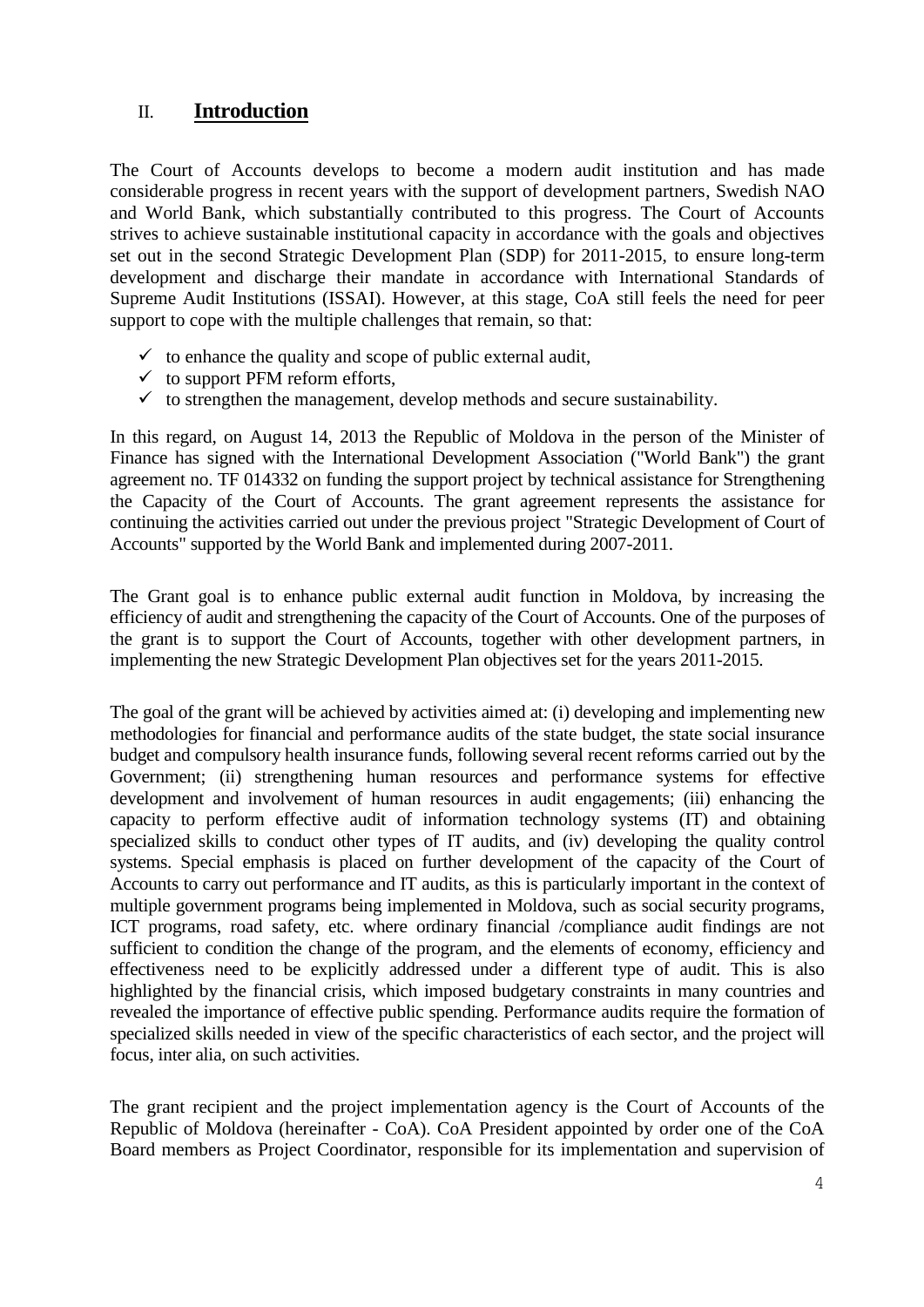the activities of consultants' group hired based on service delivery contracts to assist CoA in project implementation. At the same time, for better involvement of employees in achieving the project goals, CoA President appointed persons responsible to perform the activities under the project, namely:

- organization and running of activities;
- countersigning of all documents related to a given activity;
- quality control and monitoring of the implementation of activities, reporting, etc.

The World Bank has not required the approval of a Project Operational Manual, so the organizational procedures and arrangements of the project activities will be carried out in accordance with the World Bank guidelines and procedures in place, and in accordance with current legislation on the management of funds from external sources and their reporting to local authorities.

Progress Report will describe the project activities carried out in accordance with the procedures and requirements of the World Bank. The contents of this report shall be enriched every semester so that each report will show the progress in project implementation both cumulatively, and for the period covered therein.

Chapter I of the Progress Report is divided according to the components of the project, pursuant to the grant agreement and contains a description of the situation and the progress made by the end of the reporting period.

Chapter II describes the project contracts cumulatively. Chapter III deals with the financial aspects of the project.

# **World Bank Missions**

A World Bank mission composed of Ms Soukeyna Kane, Manager of the Financial Management Unit, World Bank HO, and Ms Oxana Drută, Financial Management Analyst, WB Moldova Country Office, paid a fact-finding and supervision visit at the beginning of project launch. After the meeting of April 3, 2014 with the Court of Accounts' President, Mr. Serafim Urechean and Mrs. Ecaterina Paknehad, project coordinator, the mission noted that despite the occurrence of many inherent risks that reduced the magnitude of the project, the CoA launched successfully the project and takes fast and firm steps for its implementation.

On October 6, 2014 Court of Accounts was visited by other supervision mission composed by Mr Bogdan Constantinescu, Senior Financial Management Specialist and Ms Oxana Druţă, Financial Management Analyst, WB Moldova Country Office. The WB representatives have acknowledged about the process of implementation of activities within the project, with the support of Individual Consultant and were informed about situation related to phase of Company selection, which will support Court of Accounts in implementation of majority of project activities. At that moment, tender Committee was in process of evaluation of the technical offers of bidder Companies. The mission registered the visible results and measures achieved by Court of Accounts with the support of Individual Consultant of the project, as well as gave full commitment to the Court in prompt finalizing of the process related Company selection.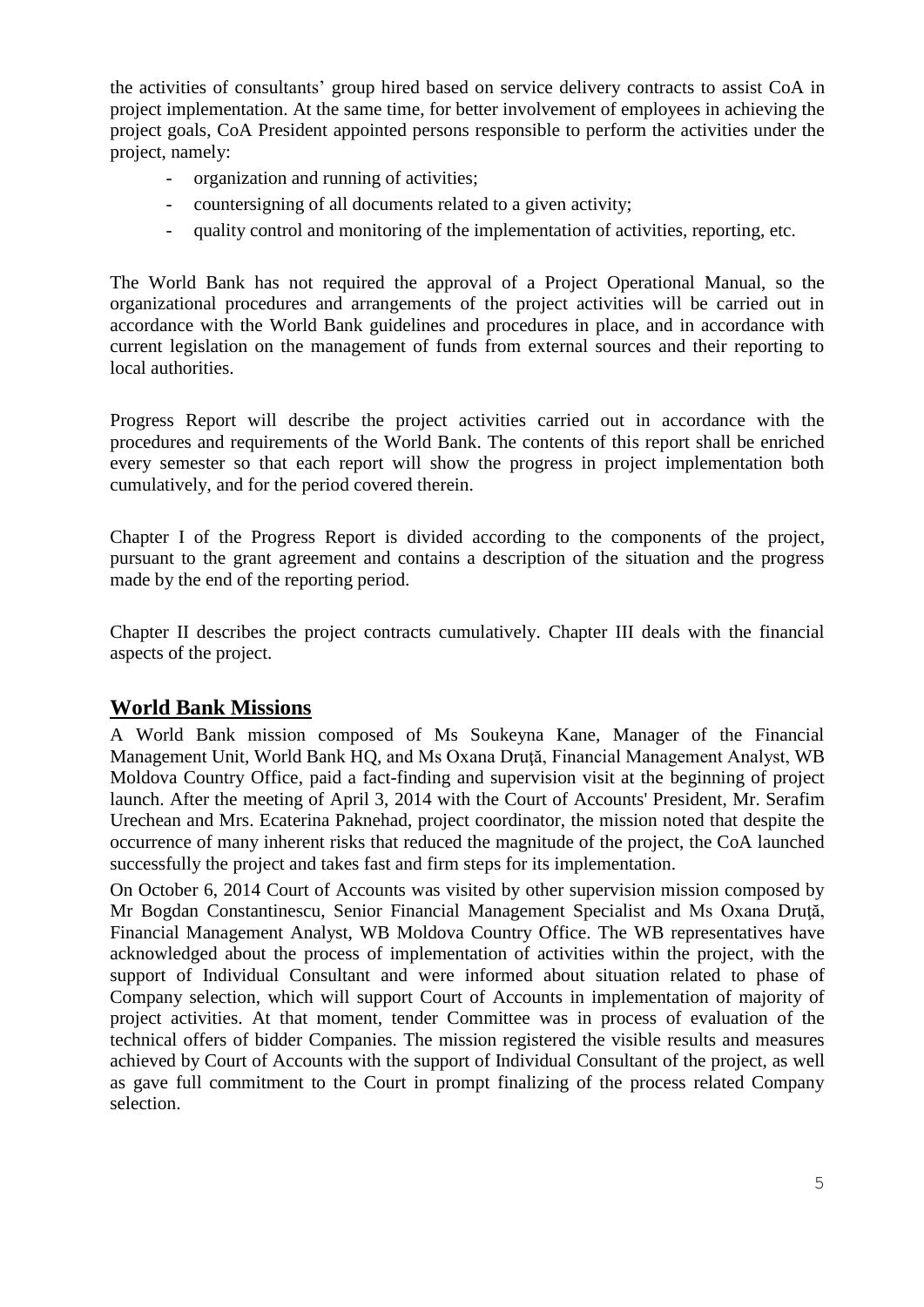Ms Oxana Druță, Financial Management Analyst, WB Moldova Country Office had another visit on December 19, 2014, assisting at the presentation of the results of the first inception visit realized by experts of the winner consulting Company – KOSI Corporation Limited.

# III. **Status of Project Components**

The first semester of Trust Fund implementation was devoted predominantly to the establishment of structures for the implementation and launching of procurement procedures: preparation of Terms of Reference for the project activities, the announcement of tenders, etc.

The Project will be implemented by carrying out the two main components:

### **1. Institutional maturity:**

The Court of Accounts seeks to promote better management of public finances, supporting the reforms promoted by the Government in this area in terms of budgeting, budget execution and reporting in the public sector in line with European standards and best practices. It also identifies actions that are needed elsewhere to ensure that the results of the CoA's work generate real and lasting improvements. To achieve this, the CoA aims to: (i) increase the number and coverage of performance audits and IT audits clearly linked to the country's long term development strategies and programs, (ii) discharge its legal mandate to audit the state budget by setting a target of producing separate opinions on the accounts of each central public authority, (iii) promote better accountability within the government, and ensure that as an institution it is also fully accountable to Parliament and to a wider group of stakeholders for the work they perform. The activities planned under this component will include: (i) the development and implementation of methodological guidelines for financial and performance audits of the state budget, the state social insurance budget and compulsory health insurance funds, where many reforms have been recently undertaken by the Government; (ii) training in specialized performance audits and in various types of IT audits; (iii) measuring the impact of audit reports prepared by the CoA; (iv) setting of a framework for effective planning and management of activities to promote cost-effective implementation of activities.

#### **2. Enhancement of professionalism**

The goal of this component is: (i) improvement of human resources and performance systems for more efficient development and involvement of human resources in audit engagements, (ii) establishment and maintenance of an effective system of quality control to provide reasonable assurance to CoA that the CoA and its staff comply with professional standards and applicable legal and regulatory requirements, and that reports issued by the CoA are appropriate in the circumstances; (iii) creation and maintenance of an effective internal function to provide refresher training to experienced and new staff in performance of audit activities.

The activities under these components will be implemented by contracting an international individual consultant and an international consulting company. The progress of implementation under mentioned components will be described at the level of consultant and company, as both contracts involve activities in both components of the project.

THE INDIVIDUAL CONSULTANT will support the CoA in the achievement of several objectives: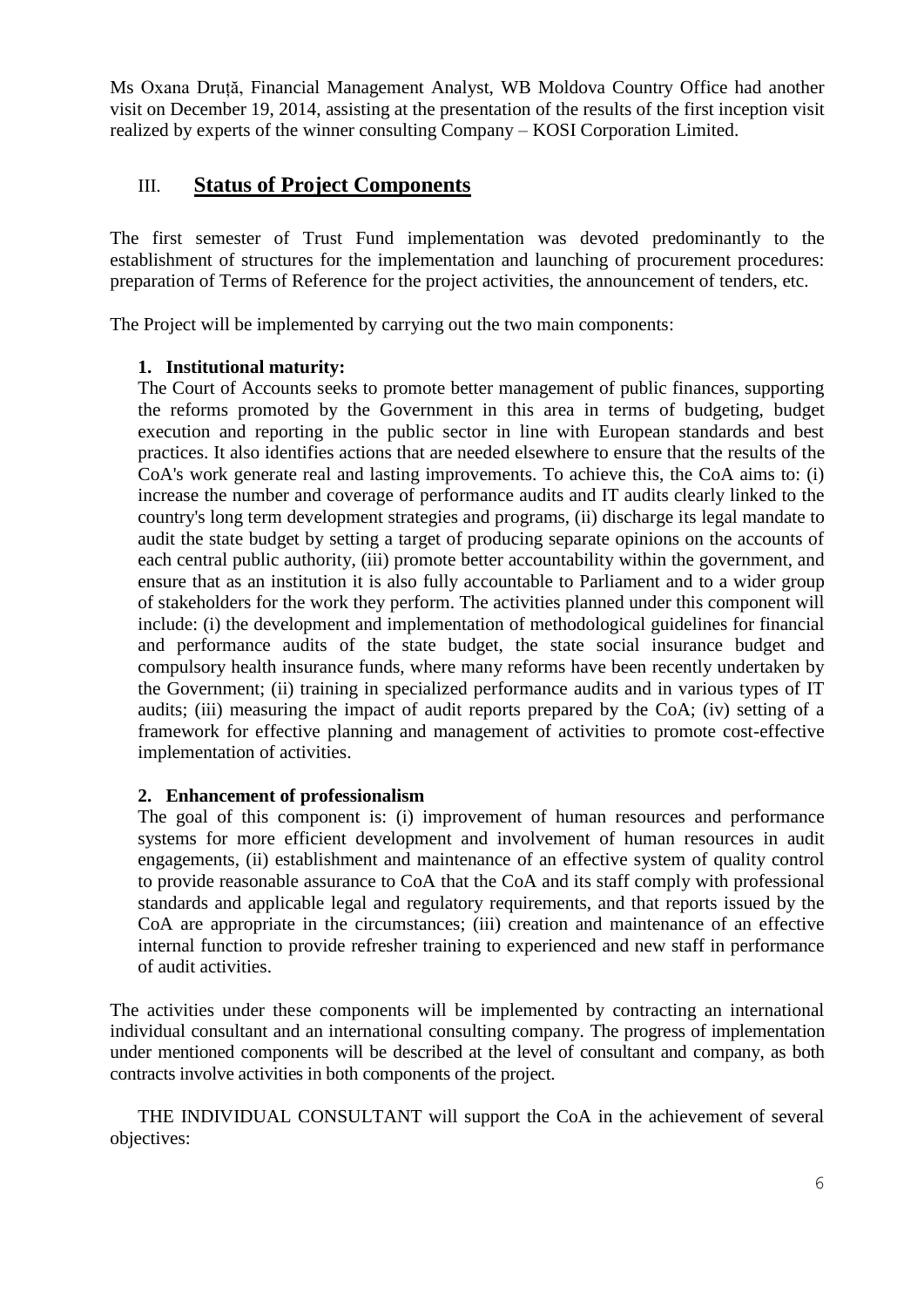- Strengthening the performance audit capabilities of the staff of the Performance Audit Division; training and developing the skills to conduct performance audits of the staff with audit responsibilities from other CoA divisions:
- Doing special-purpose performance audits in certain independent agencies;
- Consolidation of the quality control system;
- Measuring the impact of performance audit reports.

During the first semester of 2014 the CoA focused on the completion of the procurement process for the selection of the individual consultant. The process was complete on June 23, 2014 by signing the Contract between the CoA and the individual consultant. Immediately after signing the contract, the consultant started the first activities to achieve project objectives.

The contract requires the consultant to submit an initial report within one month from the start of the contract, which was drafted and presented at the end of the first visit to Chisinau. The inception report is to include an action plan for the review and updating training modules in performance auditing and supplementing the modules with additional material on auditing independent regulatory agencies.

As of 31 December 2014, the consultant undertook 3 visits. The results of mentioned visits are briefly described below:

#### **Results of First visit (June 23-July 9, 2014):**

First visit of the consultant under the project took place from June 23 to July 9, 2014. During the visit, the consultant carried out the following activities:

- $\triangleright$  Updated and revised the one-week modular performance audit training course. This included adding new exercises and case studies and incorporating new INTOSAI performance auditing standards.
- $\triangleright$  Drafted a revised version of the performance audit manual to incorporate the new performance auditing standards and additional material requested by the Court.
- $\triangleright$  Conducted preliminary research related to the two upcoming pilot performance audits of the National Agency for the Protection of Competition (NAPC) and the National Agency for Energy Regulation. Met with CoA audit staff assigned to the NAPC pilot audit to briefly discuss results of preliminary research, provide copies of key research materials, and discuss approach to be followed during audit survey. Some of the material concerning performance audits of independent regulatory agencies will be incorporated into the performance audit training.
- Gave a presentation to the President and Members of the CoA and senior CoA staff on an overview of performance auditing.

#### **Results of Second Visit (August 25 – September 19, 2014)**

- $\triangleright$  The first week of the visit was devoted to preparing for the upcoming one week training course on performance auditing. Activities included completing updating of the training material, adding an additional case study, and providing the training materials to a local company for reproduction.
- $\triangleright$  The performance audit training course was presented to 38 Court staff during the period 1 – 5 September. Participant evaluations of the training were very favourable. The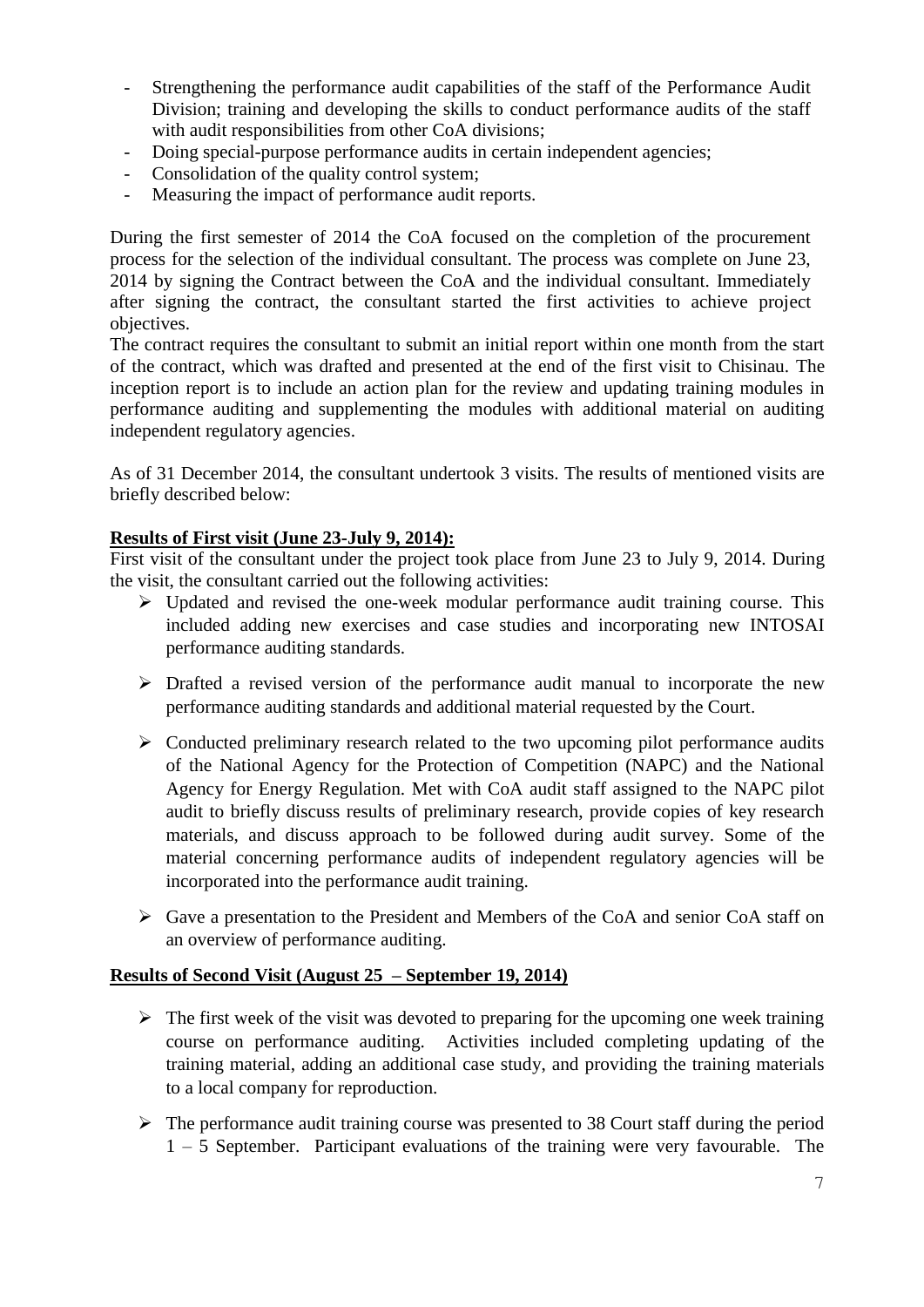evaluations were summarized and a summary schedule provided to the Court along with the individual participant evaluations.

- $\triangleright$  The remaining two weeks were devoted to working with Court staff on undertaking audit survey work in connection with the two pilot performance audits. This included conducting internet research to identify any relevant performance audits conducting by other audit organizations of regulatory agencies. For the pilot performance audit of the Agency for Protection of Competition, the consultant identified an excellent audit conducted by the UK National Audit Office and suggested this audit be used as a guide for planning audit work at the Agency. The consultant met with officials from the Agency to provide more information on what a performance audit is and what would be done during a performance audit. The Agency officials requested that the consultant provide a more detailed briefing to Agency personnel during his next visit.
- $\triangleright$  For the second pilot performance audit dealing with the National Agency for Energy Regulation, the Court audit team began the audit survey after the week of September 22. The consultant worked with one team member to identify relevant research studies and other materials, prepared a three page paper on suggested approaches and questions to cover for the audit survey, and met with the team to discuss the approach for the audit survey and some tentative audit issues to cover.
- $\triangleright$  The President of the Court of Accounts was briefed on the results of consultant's visit.

### **Results of Third Visit (November 10 - 28, 2014)**

- $\triangleright$  Completed the quality review of two performance audits. The review involved, among other things, conducting a detailed finding analysis of both reports (done prior to Moldova visit); reviewing quality review requirements contained in various INTOSAI auditing standards; holding separate workshops with each audit team to discuss the results of the finding analysis; and, reviewing working paper documentation prepared in support of each audit. Prepared a report on the results of the quality review; submitted the report to the Court; and, presented a summary of the findings to the President and Members of the Court.
- $\triangleright$  Met with the Team Leader responsible for the pilot audit on the Agency for the Protection of Competition in Moldova to discuss audit progress and provide advice/assistance.
- $\triangleright$  Met with the Audit Team responsible for the new pilot audit of the public procurement system to discuss the plan for the preliminary study.
- $\triangleright$  Provided recommendations to the Court to: (1) include a section at the end of the performance audit reports on Auditee Comments and (2) consolidate recommendations to amend or change existing laws under a section titled "Matters for Consideration by the Parliament" and direct such recommendations to the Parliament rather than individual audited entities. Provided actual examples to illustrate issues involved and suggested language to include in future audit reports to address these two issues.
- $\triangleright$  Presented a half-day workshop to Court auditors on report writing techniques and ideas for improving presentation of audit findings.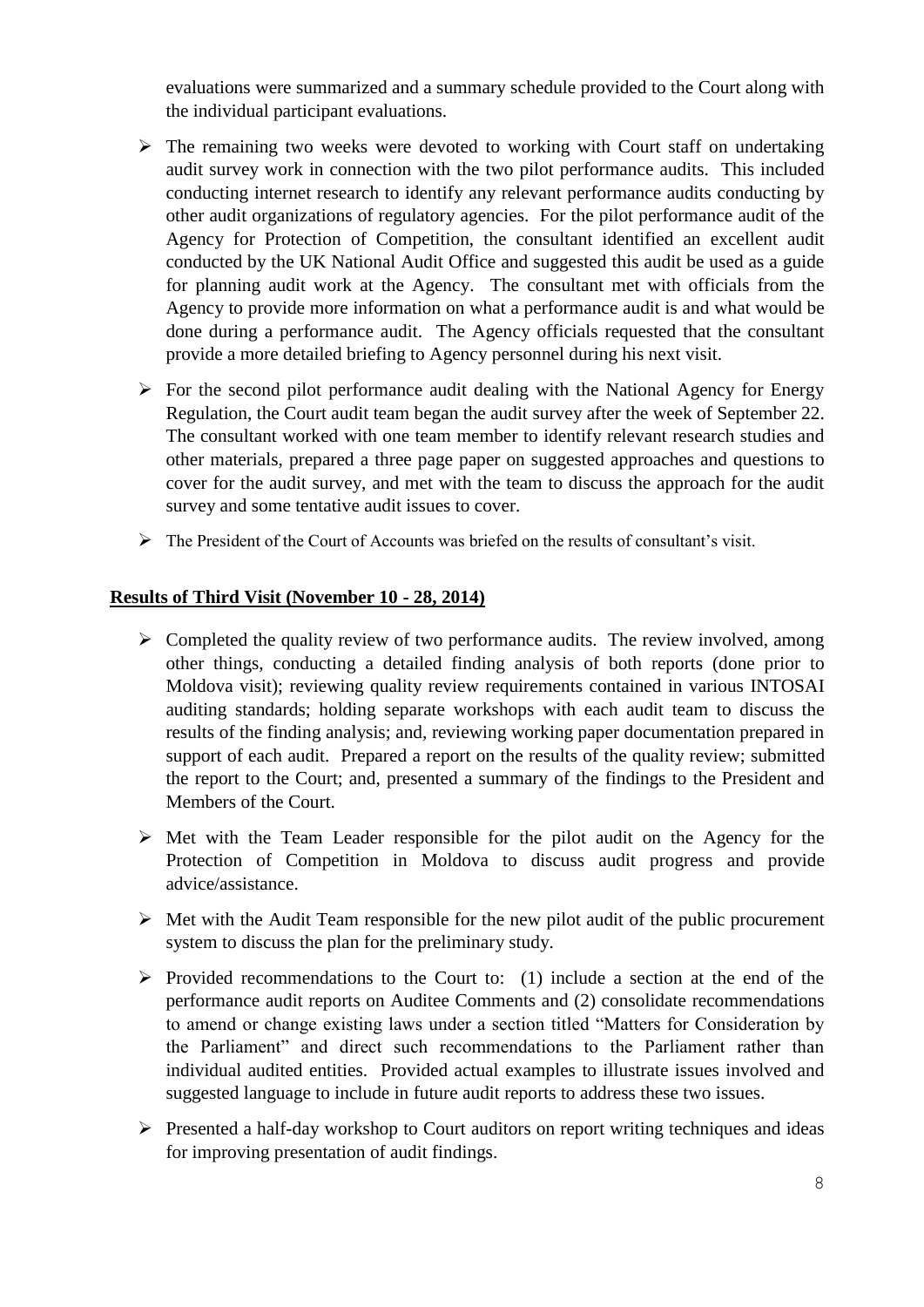## **Agreements Reached and Timing of Future Activities**

The next visit will take place during February 2015. The duration of the visit will be three weeks and will involve providing assistance to the two pilot performance audits.

THE CONSULTING COMPANY will support the CoA in attaining the following objectives:

- Development and implementation of a methodology for auditing Government reports on the execution of the state budget, state social insurance budget and compulsory health insurance funds;
- Strengthening professional skills of CoA staff in compliance audit associated with performance audit of the state budget, state social insurance budget and compulsory health insurance funds;
- Development and maintenance of the ability to perform audits of IT-based financialaccounting systems;
- Gaining new skills to perform various types of IT audit and their implementation in the auditing practice of the Court of Accounts;
- Developing tools for collecting feedbacks about CoA performance.

During the second semester of 2014 the CoA focused on the completion of the procurement process for the selection of the consulting company. The process was complete on November 17, 2014 by signing the Contract between the CoA and the consulting company KOSI Corporation Limited. The company started the first activities to achieve project objectives during the first visit which took place in December 2014.

## **Results of First (Inception) Visit (December 14-19, 2014)**

- $\triangleright$  The Inception Mission team from the KOSI side consisted of Sean Sweeney, Project Director, Christopher Shapcott, Long-Term Expert, and Wayne Bartlett, Key Expert on the project.
- $\triangleright$  A number of meetings were held with key stakeholders inside the CoA. The aim of this was to better understand the project context with a view to be able to prepare a betterinformed Inception Report and detailed work programme. A list of those who were met with during the Inception Mission is shown below.
- $\triangleright$  The discussions took several forms. There were one-on-one discussions with the project coordinator from the CoA, Ms Paknehad, and a number of meetings with small groups. These included group discussions on the various Budget audits to be supported by the project and with the IT Audit team. The Mission succeeded in its aim of better understanding the context and helping to develop a realistic and achievable Work Plan.
- At the end of the Mission on December 19, the project experts presented to the CoA with their conclusions from the discussions held and in particular with their thoughts on the specific activities to be undertaken on the project with suggestions as to their timing. Subject to a modification to be made relating to the timing of the first IT Audit project the CoA expressed their satisfaction with the proposals, which will now be used for the final Inception Report to be delivered by KOSI.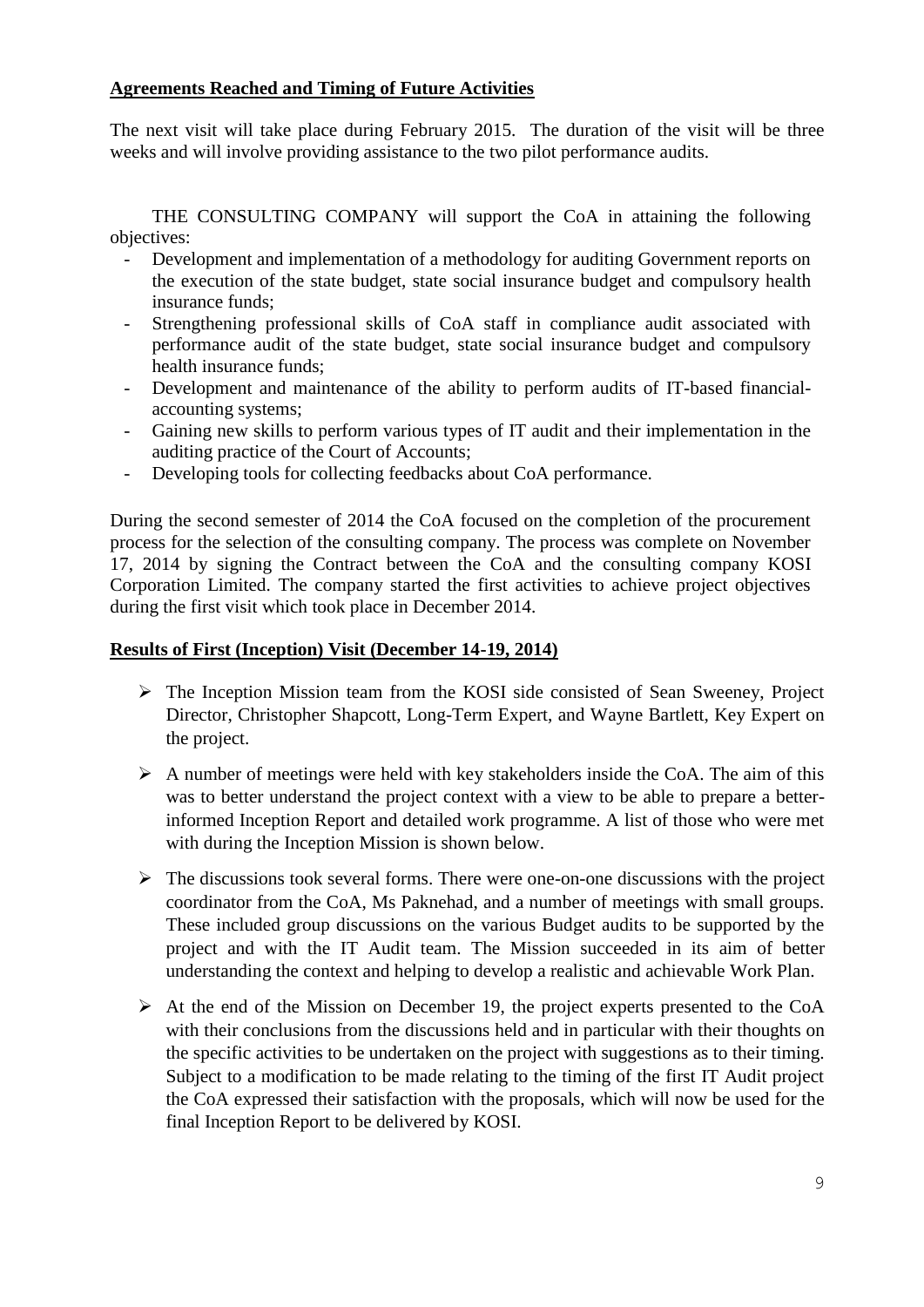$\triangleright$  It was emphasized that the project must complete its activities by the end of November 2015. This was noted and the project's future activities will be shaped taking this timeframe into account.

### **Agreements Reached and Timing of Future Activities**

KOSI undertook to deliver a final version of the Inception Report to the CoA by January 9 2015. This will include full details on timings of project activities and individual consultant inputs. CoA for their part undertook to respond within two weeks i.e. by January 23 2015. This will enable the first substantive mission on the project post-inception to take place at the end of January 2015.

# **Overall comments on the progress made in project implementation as of 31 December 2014**

Progress in project implementation in 2014 was lower compared with the planned figures in connection with the procedure of selection of the individual consultant and consulting company that required more time, and with the renunciation of an advance payment upon signing the contracts; all payments will be made based on the time used by the contractors and the achievement of contract objectives.

All activities of the World Bank require that the procurement actions comply with the Bank rules on competition. The major procurement of the consulting company services started in April 2014 and needed about 7 months to be finished.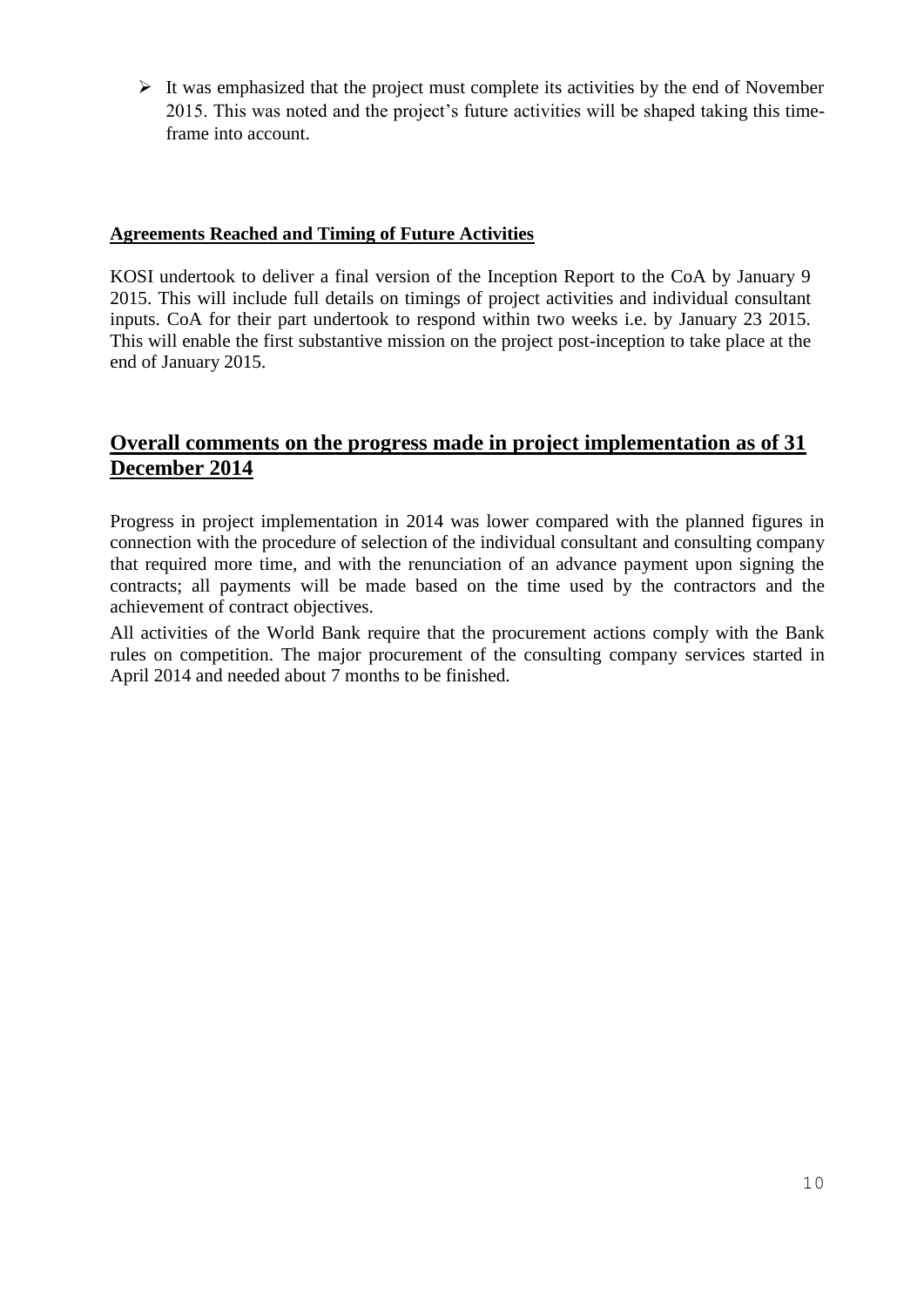## IV. **STATUS OF PROCUREMENTS UNDER PROJECT COMPONENTS**

#### **Project components:**

#### **1. INSTITUTIONAL MATURITY;**

### **2. ENHACEMENT OF PROFESSIONALISM.**

The progress of procurements will be described at the level of consultant and company, as both contracts involve activities in both components of the project:

**Selection of the International Individual Consultant in performance audit**: the selection was announced on April 25, 2014 on UNDB online after approving the ToR for the above mentioned consultant. The deadline for submission of CVs indicated in the published announcement was May 12, 2014 and six CVs were received by the Court of Accounts. The received CVs were evaluated by the Evaluation Committee established according to the Ordinance of the President of Court of Accounts No. 95 dated May 19, 2014. Based on the evaluation made and No-objection provided by the World Bank on June 04, 2014 the contract was awarded to the best qualified candidate Mr. James R. Bonnel. The elaborated LoI was sent to the selected candidate on June 05, 2014. The technical and financial proposals were received by the Court of Accounts on June 15, 2014. The negotiated contract for the amount of 149042 USD was approved by the World Bank on June 17, 2014. On June 23, 2014 the Parties (CoA and Mr. Bonnel) signed the approved contract.

## **Selection of the International Consultant (company) for developing the methodology for compliance audit associated with performance audit of the state budget, state social insurance budget and compulsory health insurance funds, and the development of information technologies audit:**

The first request for Expressions of Interest was published on April 16, 2014 on UNDB online. The initial deadline for delivery of Expressions of Interest indicated in the announcement was May 01, 2014. Only one EoI was received before indicated deadline. After republishing the REOI on May 05, 2014, before revised deadline for submission of EoI (May 15, 2014), additional four EoIs were received. The company KOSI Corporation Ltd (company which submitted the EoI before initial deadline) was informed about the extension made on May 05, 2014 and the revised EoI was received by CoA. The translated EoIs were sent to the Evaluation Committee established according to the Ordinance of the President of Court of Accounts No. 95 dated May 19, 2014 and foreseen that the Evaluation Report as well as RFP will be sent to the World Bank for review in July.

The RFP was send to the World Bank for review in July 30, 2014 and the CoA received "No objection" to the RFP on August 04, 2014. At the same date the RFP issued to the short-listed firms. Initial date for proposal submission indicated in the sent RFP - September 16, 2014. No extension was provided for elaboration and delivery of the technical and financial proposals. In accordance with the Evaluation Report of the submitted EoIs approved by the World Bank on August 01, 2014, the RFP was sent to the following companies:

- 1. KOSI Corporation Ltd, Northern Ireland;
- 2. Consortium Accountancy and Audit Reform Consultants (AARC); Ireland and Baker Tilly International, United Kingdom;
- 3. Cowater International Inc, Canada;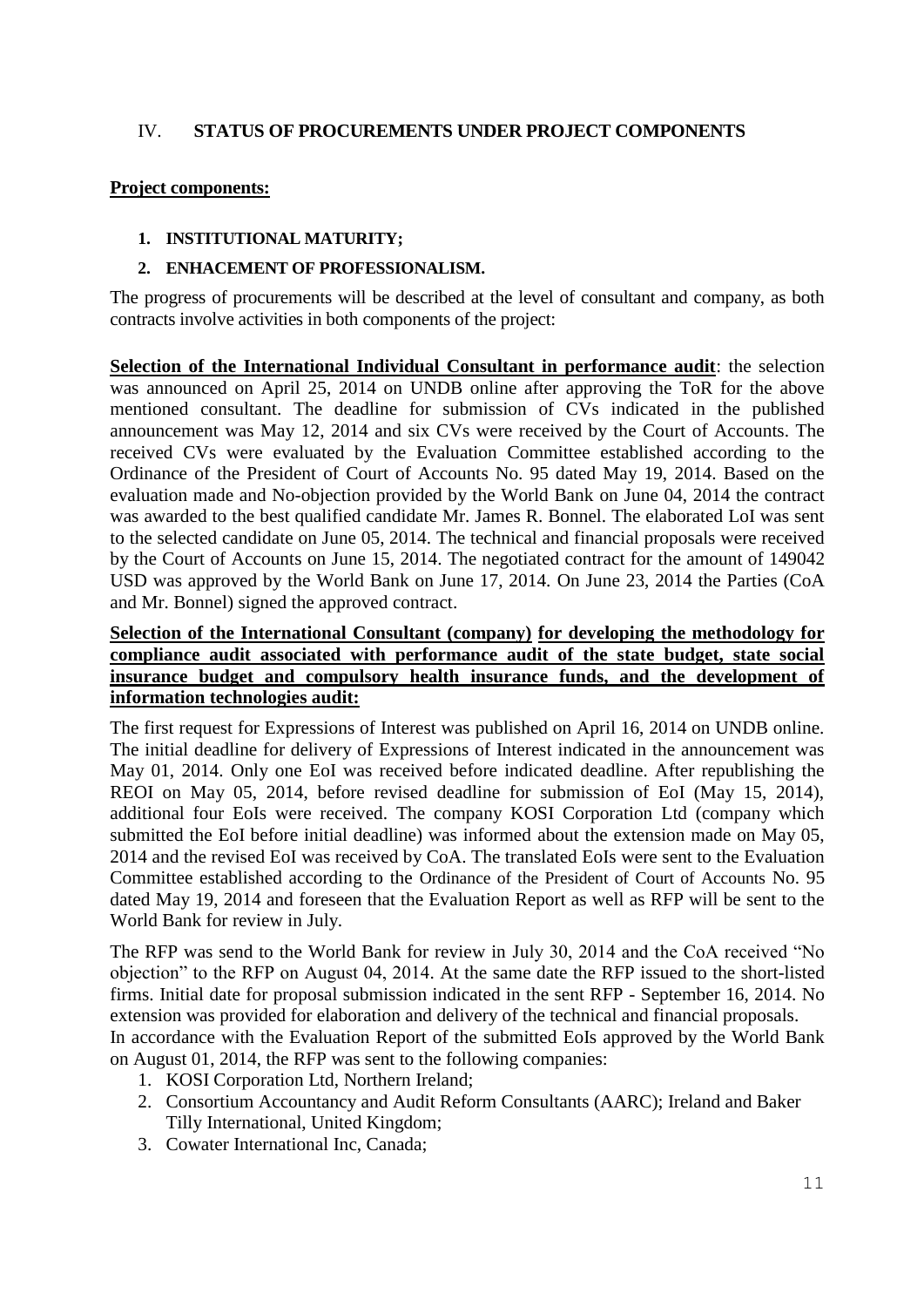- 4. Consortium Ecorys, Netherland and CIPFA, United Kingdom, led by Ecorys;
- 5. Consortium BDO LLP, United Kingdom and BDO, Republic of Moldova, led by BDO LLP.

The originals of Technical Proposals submitted by Consultants were opened by Tender Committee on September 16, 2014, 15:00. The envelopes with the Financial Proposals remain sealed and securely stored by CoA until the technical evaluation is concluded and the Bank issues its "No objection" to the technical evaluation. Before deadline indicated in the RFP four proposals were received, namely:

- 1. KOSI Corporation Ltd, Northern Ireland;
- 2. Cowater International Inc, Canada;
- 3. Consortium Ecorys, Netherland and CIPFA, United Kingdom,;
- 4. Consortium BDO LLP, United Kingdom and BDO, Republic of Moldova.

The elaborated evaluation report on the technical proposals was sent to the World Bank for approval on October 22, 2014. CoA received "No objection" on October 29, 2014.

Consortium BDO LLP, United Kingdom and BDO, Republic of Moldova was informed that the technical proposal submitted by them did not accumulated neccesary minimum score as well as the additional information requested by Consortium was issued.

The Financial Proposals of the companies KOSI Corporation Ltd (789,100.00 USD), Consortium Ecorys and CIPFA (699,006.00 USD), Cowater International Inc (847,869.00 USD) have been opened on November 03, 2014.

The KOSI Corporation Ltd was nominated as winner for consulting support in the development of the methodology for compliance audit associated with performance audit of the state budget, state social insurance budget and compulsory health insurance funds, and the development of information technologies audit for the contract price of 789 100.00 USD, taking into account the fact that the quotation (technical and financial) meets the requirements of the tender documents and has the lowest evaluated price in accordance with the Decision of the Tender Committee dated November 04, 2014. The negociated with the company contract was approved by the World Bank on November 14, 2014. On November 17, 2014, the Parties signed the approved contract. The company submitted all confirmations requested in accordance with the condition of the contract. The price of the contract was negotiated and reduced to 774,100.00 USD due to limited budget of the Project.

## **3. PROJECT MANAGEMENT:**

**Selection of the Financial Consultant (Accountant):** the selection was announced in local newspaper Logos Press and 7 CVs were received by the Court of Accounts till the indicated deadline for submission, September 20, 2013. On January 22, 2014 the revised Evaluation Report and on February 14, 2014 the draft contract were approved by the World Bank. The contract in the amount of 14,080.00 USD was signed on February 14, 2014 with the best qualified candidate Mr. Nicolae Ivanov. On December 17, 2014 the amendment to the contract was signed which increased the amount of the contract to 28,160.00 USD and extended the date of contract end till November 30, 2015.

**Selection of the Procurement Consultant:** the selection was announced in local newspaper Logos Press and 8 CVs were received by the Court of Accounts till the indicated deadline for submission, September 20, 2013. On January 22, 2014 the revised Evaluation Report and on February 14, 2014 the draft contract were approved by the World Bank. The contract in the amount of 14,080.00 USD was signed on February 14, 2014 with the best qualified candidate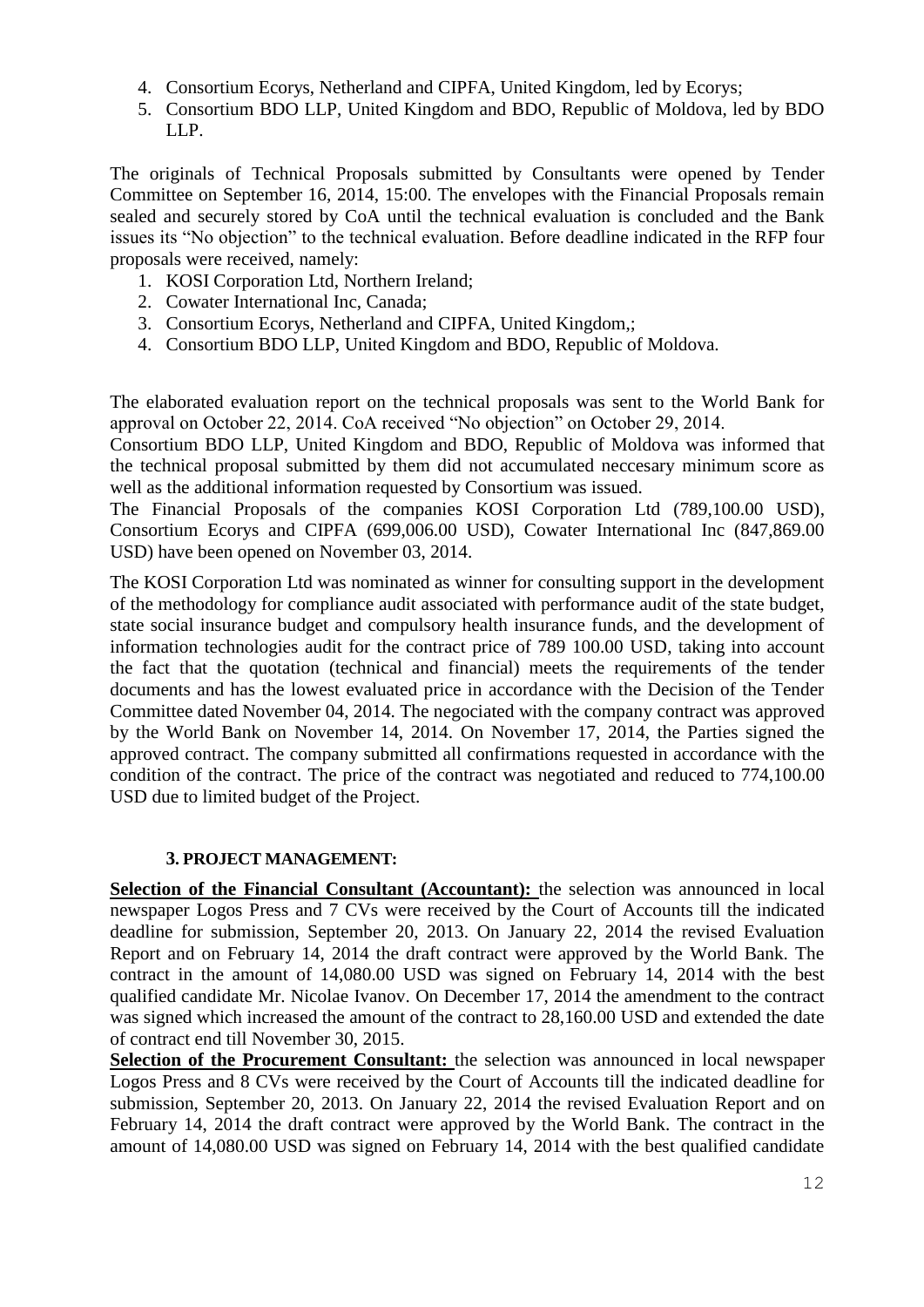Mrs. Natalia Gorbatovskaia. On December 30, 2014 the amendment to the contract was signed which increased the amount of the contract to 21,120.00 USD and extended the date of contract end till November 30, 2015.

**Procurement of the equipment for project consultants**: the tender was announced on April 10, 2014 and the elaborated ITQ was sent to 8 potential Bidders. The deadline for submission of quotation indicated in the ITQ was April 22, 2014, 16.00 local time. Before expiration of the above mentioned deadline three quotations were received and after evaluation of the submitted quotations the contract in the amount of 4351 USD was awarded to Fors Computer SRL on April 25, 2014. On May 19, 2014 the Parties (CoA and Fors Computer SRL) signed the approved contract. All Bidders were informed about the result of the tender on May 19, 2014.

**Translation services**: the tender was announced on April 10, 2014 and the elaborated ITQ was sent to 4 potential Bidders. The deadline for submission of quotations indicated in the ITQ was April 22, 2014, 16.00 local time. Three quotations were received and after evaluation of the submitted quotations the contract in the amount of 37 450 Euro was awarded to Ms. Natalia on April 25, 2014. On April 30, 2014 the Parties (CoA and Ms.Natalia) signed the approved contract. All Bidders were informed about the result of the tender on May 19, 2014.

**The operational financial management system** has been taken over from the previous project of the World Bank. In addition, we procured a financial system used by the CoA accounting division, which will enable the input of information about the calculation of project consultants' salaries in the accounting system of the CoA; this will secure consolidated bookkeeping of salaries in the CoA.

**Selection of the audit company which will undertake the audit of the financial statements of the Project.** The audit company will be selected for the whole period of the Project (February 04 , 2014 – November 30, 2015) according to the approval of the WB. The selection process started in December 2014 by sending RFP to shortlisted companies. The evaluation of the offers and signature of the contract is estimated to be made during Semester 1, 2015.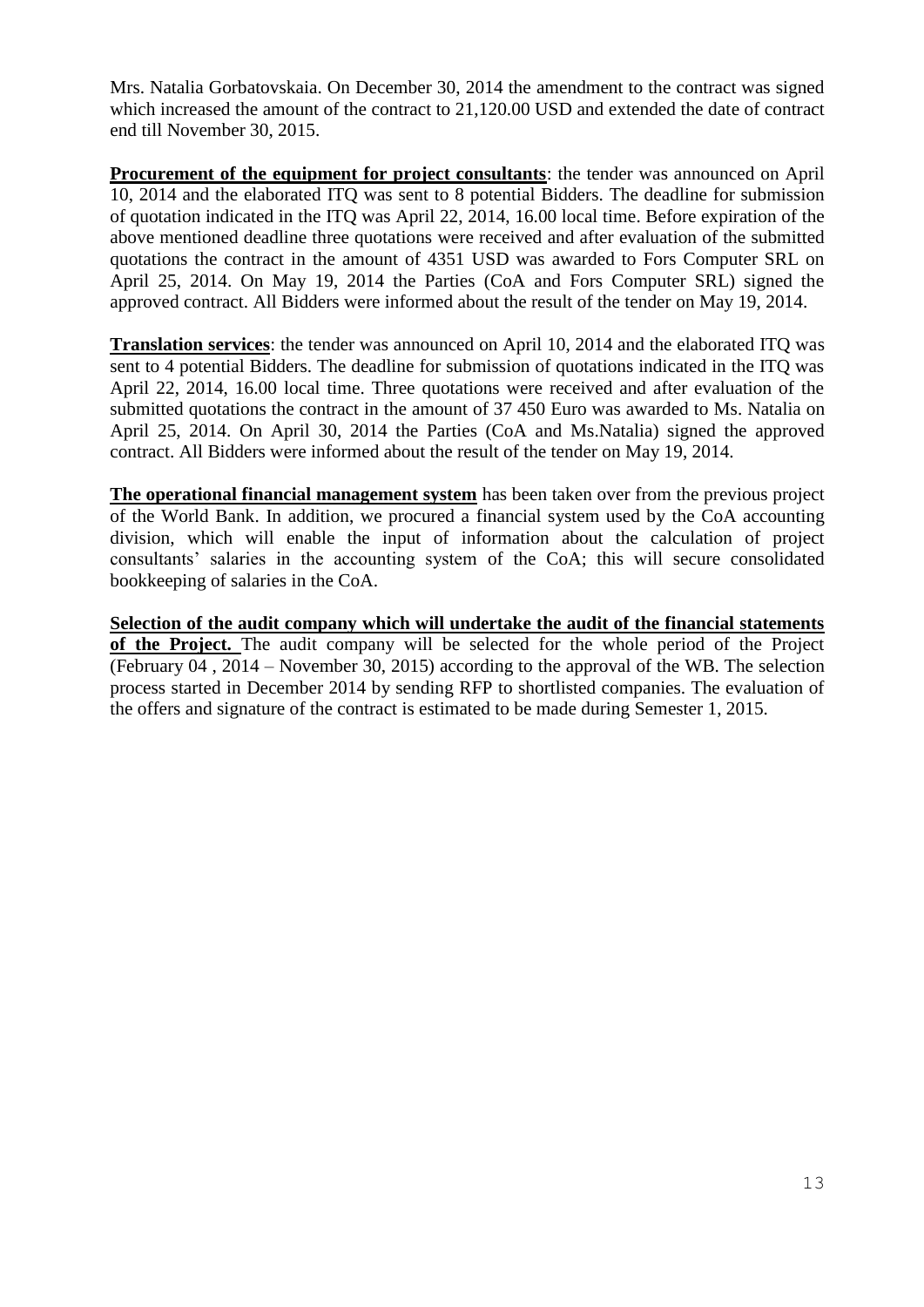# V. **STATUS OF CONTRACT IMPLEMENTATION (in the order they were signed).**

| Contract name            | <b>Financial Management Consultant</b> |
|--------------------------|----------------------------------------|
| Consultant               | <b>Ivanov Nicolae</b>                  |
| Contract number          | CS-1/IC-1/TF014332                     |
| Contract value           | 28,160.00 USD                          |
| Date of contract signing | 14 February 2014                       |
| Period                   | 22 months                              |
| Date of contract end     | 30 November 2015                       |
| Progress made            | 45%                                    |

| Contract name            | <b>Procurement consultant</b> |
|--------------------------|-------------------------------|
| Consultant               | Gorbatovskaia Natalia         |
| Contract number          | CS-2/IC-2/TF014332            |
| Contract value           | 21,120.00 USD                 |
| Date of contract signing | 14 February 2014              |
| Period                   | 16.5 months                   |
| Date of contract end     | 30 November 2015              |
| Progress made            | 60%                           |

| Contract name            | <b>Translation services</b> |
|--------------------------|-----------------------------|
| Consultant               | <b>Natalia</b>              |
| Contract number          | G-2/SH-5/TF014332           |
| Contract value           | 37,450.00 EUR               |
| Date of contract signing | 30 April 2014               |
| Period                   | 19 months                   |
| Date of contract end     | 30 November 2015            |
| Progress made            | 10%                         |

| Contract name            | Delivery of information equipment for project |
|--------------------------|-----------------------------------------------|
|                          | consultants                                   |
| Supplier                 | <b>Fors-Computer SRL</b>                      |
| Contract number          | G-1/SH-5/TF014332                             |
| Contract value           | 4,351.00 USD                                  |
| Date of contract signing | 19 May 2014                                   |
| Date of goods delivery   | 28 May 2014                                   |
| Date of payment          | 06 June 2014                                  |
| Progress made            | 100%                                          |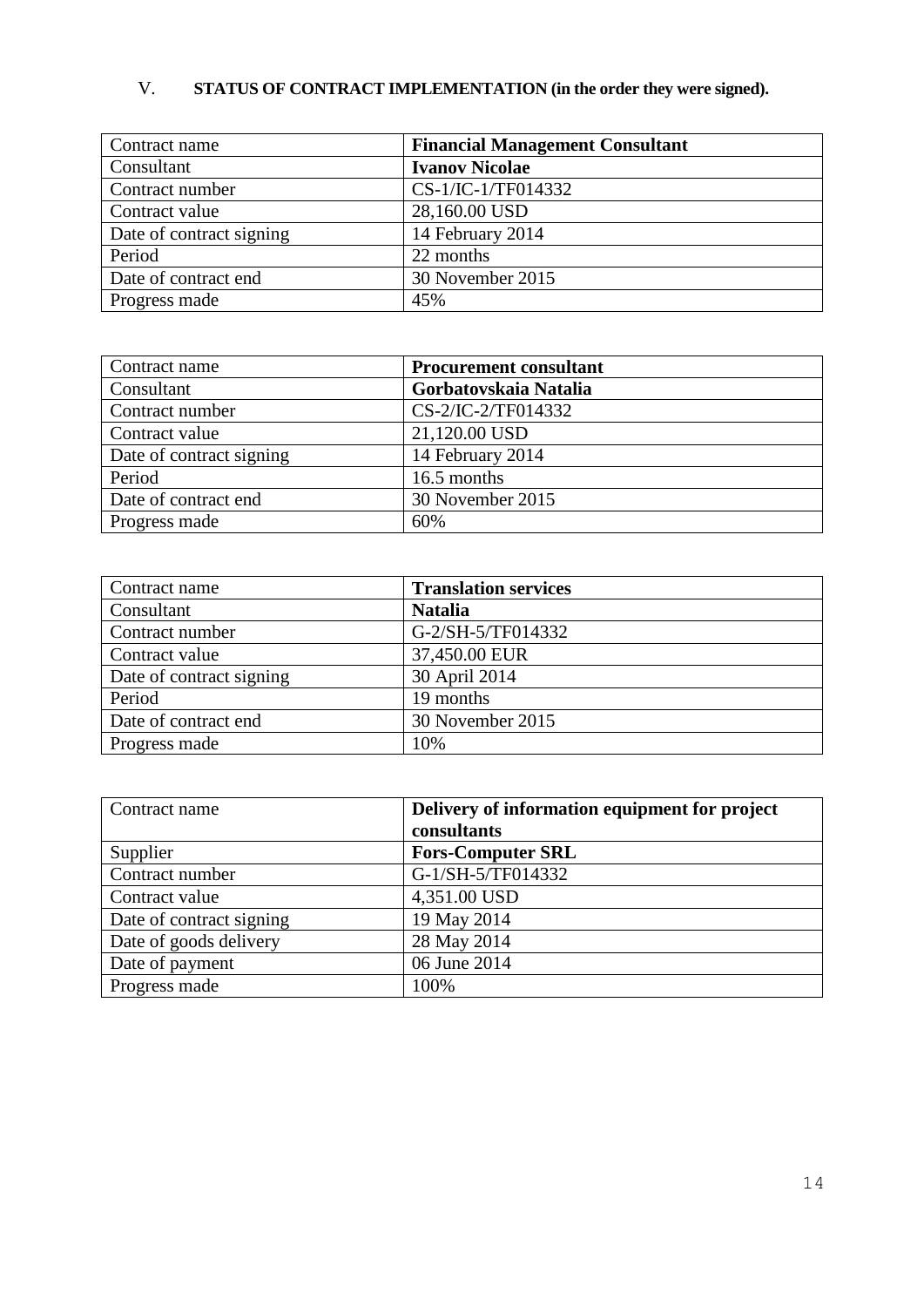| Contract name            | Performance audit consultant |
|--------------------------|------------------------------|
| Consultant               | <b>James R. Bonnell</b>      |
| Contract number          | CS-3/IC-3/TF014332           |
| Contract value           | 149,042.00 USD               |
| Date of contract signing | 23 June 2014                 |
| Period                   | 17 months                    |
| Date of contract end     | 30 November 2015             |
| Progress made            | 39%                          |

| Contract name            | Developing the methodology for compliance audit<br>associated with performance audit of the state<br>budget, state social insurance budget and<br>compulsory health insurance funds, and the<br>development of information technologies audit |
|--------------------------|-----------------------------------------------------------------------------------------------------------------------------------------------------------------------------------------------------------------------------------------------|
| Consultant               | <b>KOSI</b> Corporation Limited                                                                                                                                                                                                               |
| Contract number          | CS-2/QCBS-6/TF014332                                                                                                                                                                                                                          |
| Contract value           | 774,100.00 USD                                                                                                                                                                                                                                |
| Date of contract signing | 17 November 2014                                                                                                                                                                                                                              |
| Period                   | 12,5 months                                                                                                                                                                                                                                   |
| Date of contract end     | 30 November 2015                                                                                                                                                                                                                              |
| Progress made            | 0%                                                                                                                                                                                                                                            |